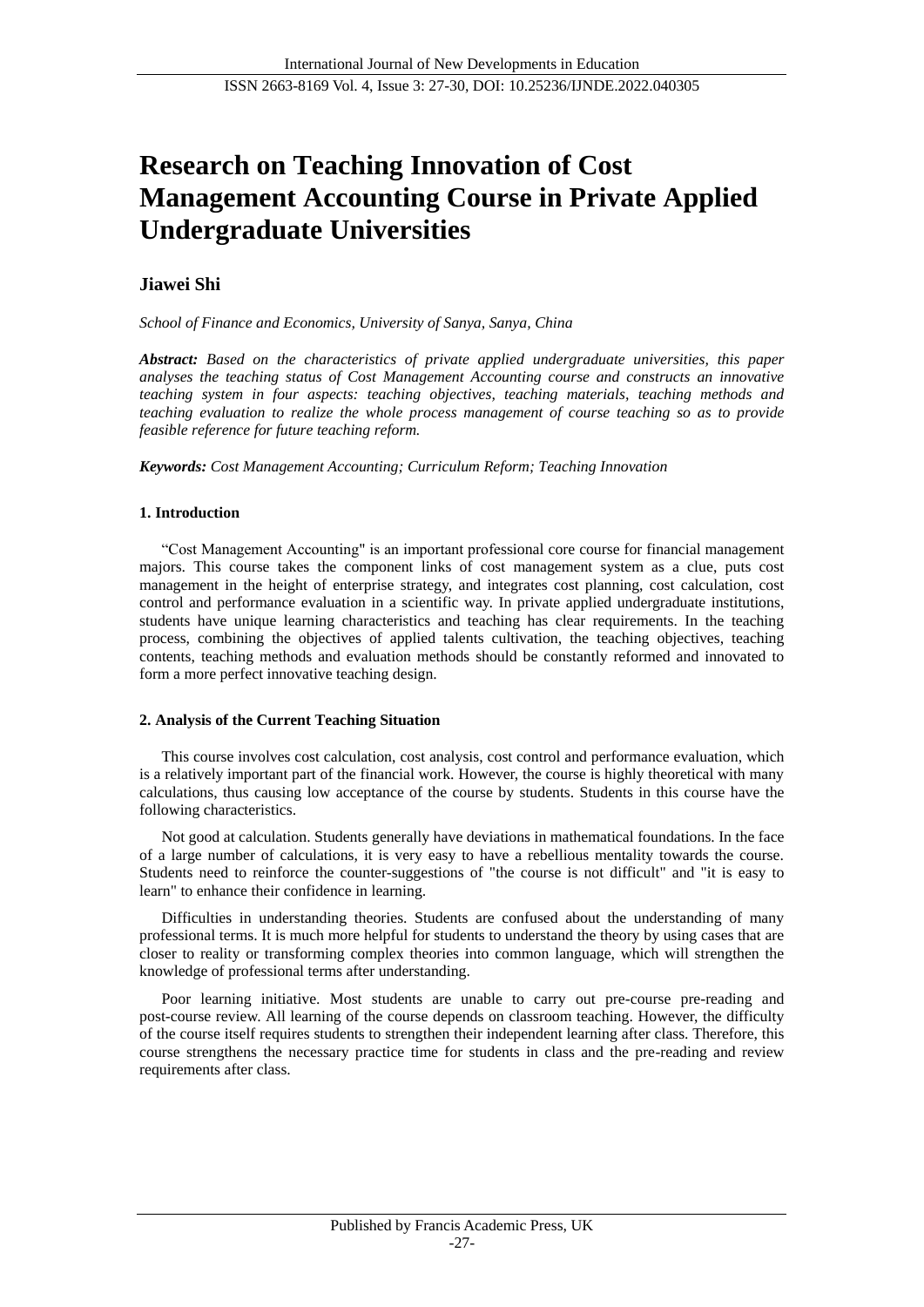# ISSN 2663-8169 Vol. 4, Issue 3: 27-30, DOI: 10.25236/IJNDE.2022.040305

#### **3. Innovative Teaching Design**

#### *3.1 Innovation in Teaching Objectives*

Adhering to the teaching philosophy of applied undergraduate education and based on practicality and applicability, this course has adjusted the objectives from focusing on the inculcation of knowledge objectives to the inclination to the cultivation of thinking and logical ability. Through this course, students will be able to master the methods of costing and accounting, have thought of cost management, be able to correctly calculate the trajectory and allocation of expenses and costs, be able to judge the appropriate costing methods according to different situations of enterprises, and be able to use the perspective of management accounting to analyze and evaluate the decisions of enterprises and give feasible solutions.

What is more important is to cultivate students' ability to think comprehensively and coherently and to solve practical problems. Students will enhance their perceptual understanding of the real business environment and establish a basic framework for thinking about analyzing and solving problems as well as to master basic analytical tools and the necessary business language.

#### *3.2 Textbook Selection Adjustment*

In the early stage of teaching, following the traditional teaching methods and concepts and focusing on the achievement of knowledge objectives, a more classical textbook "Cost and Management Accounting" published by People's University of China Press and edited by Prof. Sun Maozhu was selected as the textbook. However, during the teaching process, it was found that the content of the textbook partially overlapped with the financial management course. At the same time, the textbook was highly theoretical and difficult for students to understand and thus, the textbook was adjusted in the subsequent teaching process.

Currently, this course uses the CPA exam textbook "Financial Cost Management" Title II Costing and Title III Management Accounting as the textbook. There are three reasons for choosing this textbook. First, it is in line with the orientation of applied undergraduate education. This textbook is more practical, rich in cases and close to practice, which can enable students to better understand the application of course knowledge in practical work and lay the foundation for employment. Second, the content is updated in a timely manner. Finance work requires constant mastery of the latest accounting-related policies, and CPA materials are updated annually according to the latest standards, which can ensure that there is no disconnect between what students learn and the knowledge used in their future work. Thirdly, it helps students to lay a solid foundation of knowledge for future examinations. As financial work requires relatively high requirements for certificates, and some students will face pressure for examinations upon graduation, so the early learning can effectively improve the passing rate of future examinations.

## *3.3 Innovation in Teaching Methods*

This course mainly adopts lecture method, exercise method and case method in classroom teaching method, and introduces the hand-drawn board teaching method.

Hand-painted board teaching. In the process of teaching online classes during the epidemic, it was found that students were more receptive to knowledge written directly on the PPT than on the chalkboard. Therefore, this course introduced hand-painted board teaching into offline classroom teaching. The hand-painted board teaching has the effect of better thought guidance. As the key points are outlined, students are able to follow the teaching process, catch the class focus and implement the notes in time. Moreover, the calculation volume of this course is relatively large. In the process of explaining the calculation on the traditional blackboard, students often can't match the content of the blackboard and the PPT courseware. The hand-drawn board solves this problem well. The source of each number and the process of change can be reflected effectively and intuitively, and the ideas are clearer, so students can follow the teaching progress better.

Case teaching. Because of the strong theoretical and calculative nature of the Cost Management Accounting course, students are resistant to it before learning it. Therefore, it is necessary to break the psychological defense of students through cases to turn passive learning into active learning. By using real-life cases, students will be able to recognize the role of each part of knowledge in practical work and in which areas they can be used in the future, which will increase their desire to learn. Verbalized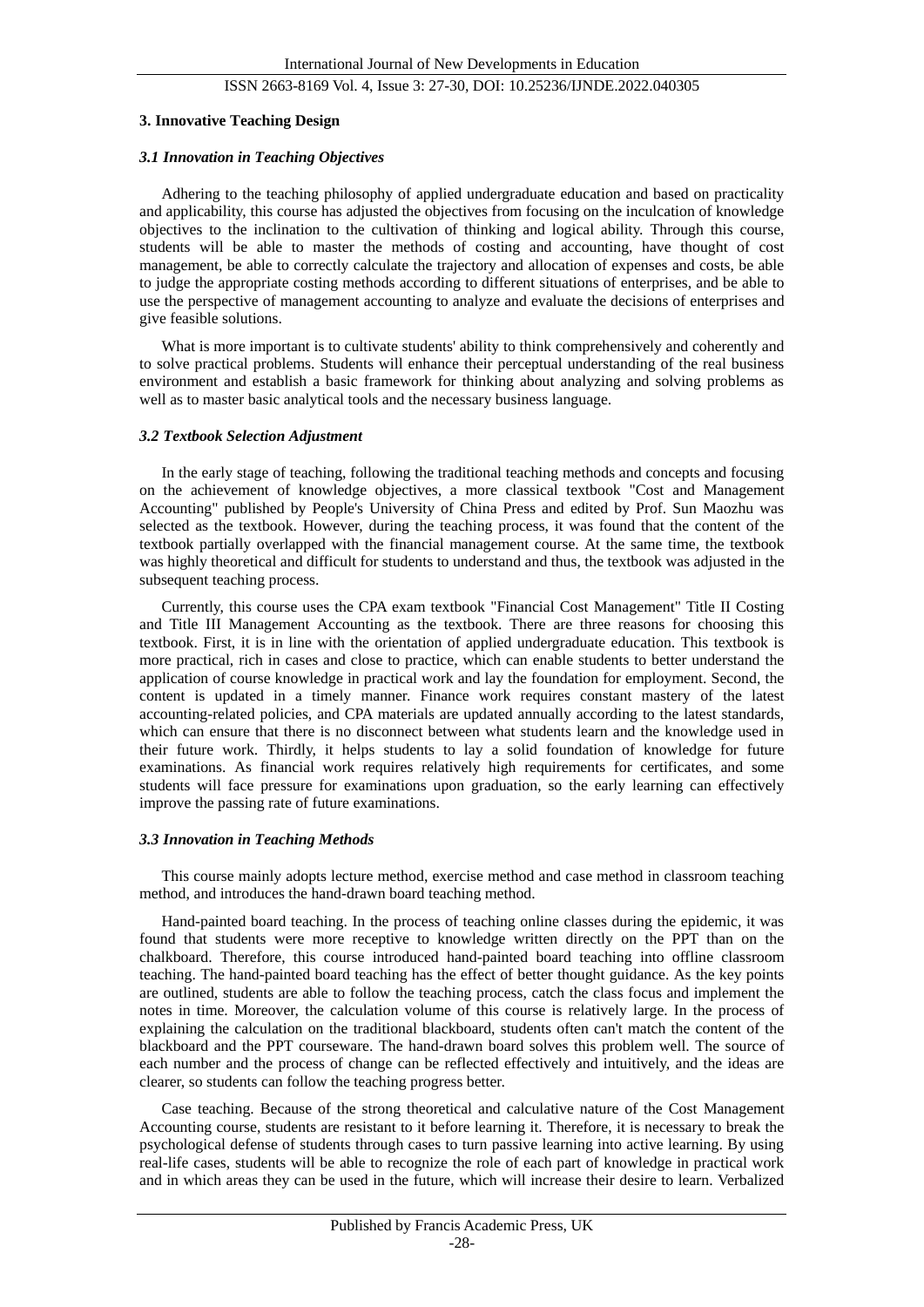# ISSN 2663-8169 Vol. 4, Issue 3: 27-30, DOI: 10.25236/IJNDE.2022.040305

cases are extremely helpful for students to understand the boring theories. The use of case-based teaching not only helps students to master the methodological theory of the course, but also helps to establish a management accounting mindset, which will be of great help to students in their future work.

Exercise method. Although, this course has set up a mechanism for pre-reading and reviewing, there are still some students who are less autonomous in their learning outside the classroom. Therefore, this course has added more exercises in the classroom. For simple questions, students are asked randomly by name to raise class tension. For questions involving calculations, students are given 5-10 minutes to complete the exercises in class. In this process, it is possible to effectively find out students' mastery of knowledge points in a timely manner by observing how they work on the questions, and to be able to adjust the focus in time in the process of course explanation.

#### *3.4 Innovation in Teaching Evaluation*

In the teaching evaluation, a "Teacher mate" tool is introduced to build a comprehensive evaluation system of "before - during - after class".

Before class: Class attendance is completed through the "Sign-in" function. The QR code sign-in is enabled 5 minutes before each class, which avoids students from signing in before they arrive and reduces the frequency of students being late, effectively improving the order of teaching.

During-class: Questions are completed through the "Roll Call" function. Since the roll call is random, it can enhance the tension of students' learning in class. Students can synchronize their cell phones with the classroom projection through the "Courseware" function. Because of the large number of students in this course, some students cannot see the projection in big classrooms due to the angle problem while students in the back of the seat also cannot see the projection. The synchronization of class materials is a good solution to this problem. Students can follow the progress of the class through their cell phones, which also reduces the phenomenon of students playing with their cell phones in class.

After class: Each chapter quiz is completed through the "Answer" function. In order to urge students to study after class, a quiz will be issued at the end of each chapter of the course. Students will have a limited time (usually one week) to complete the quiz, which effectively promotes students' learning after class. During the lecture, supplementary lectures can be added in a more targeted manner according to the correct answer rate. With the function of "Courseware", courseware can be browsed and students' pre-reading and revision can be effectively grasped through the browsing situation.

Besides, the course is divided into two parts: costing and management accounting. After the teaching of costing, the midterm quiz will be completed through the "Exam" function.

The usual grade of teaching evaluation consists of attendance, independent study, and chapter quiz and midterm examination, each accounting for 10% of the total grade, totaling 40%. The other 60% is the final examination.

#### **4. Conclusion**

Through innovative teaching design, this course has a relatively complete innovative teaching system, which can track the whole process of students' learning "before - during - after class" and have a traceable track. With the implementation of innovative teaching design, students' learning autonomy is gradually improved, and the overall assessment results of students are further improved. At this stage, the course has established a course question bank through "Teacher mate", and has a complete set of courseware base with abundant case matching. In the further teaching process, this course will gradually change to digital teaching and realize an integrated online and offline teaching mode to make it meet the needs of training applied undergraduate talents better.

#### **References**

*[1] Xie, A., & Li, Y. (2015). Investigation and analysis on the teaching of the course of "cost management accounting". The Science Education Article Collects. [2] Sajay, S. . . (2018). A conceptual framework for teaching management accounting. Journal of* 

*Accounting Education, S0748575117300313-.*